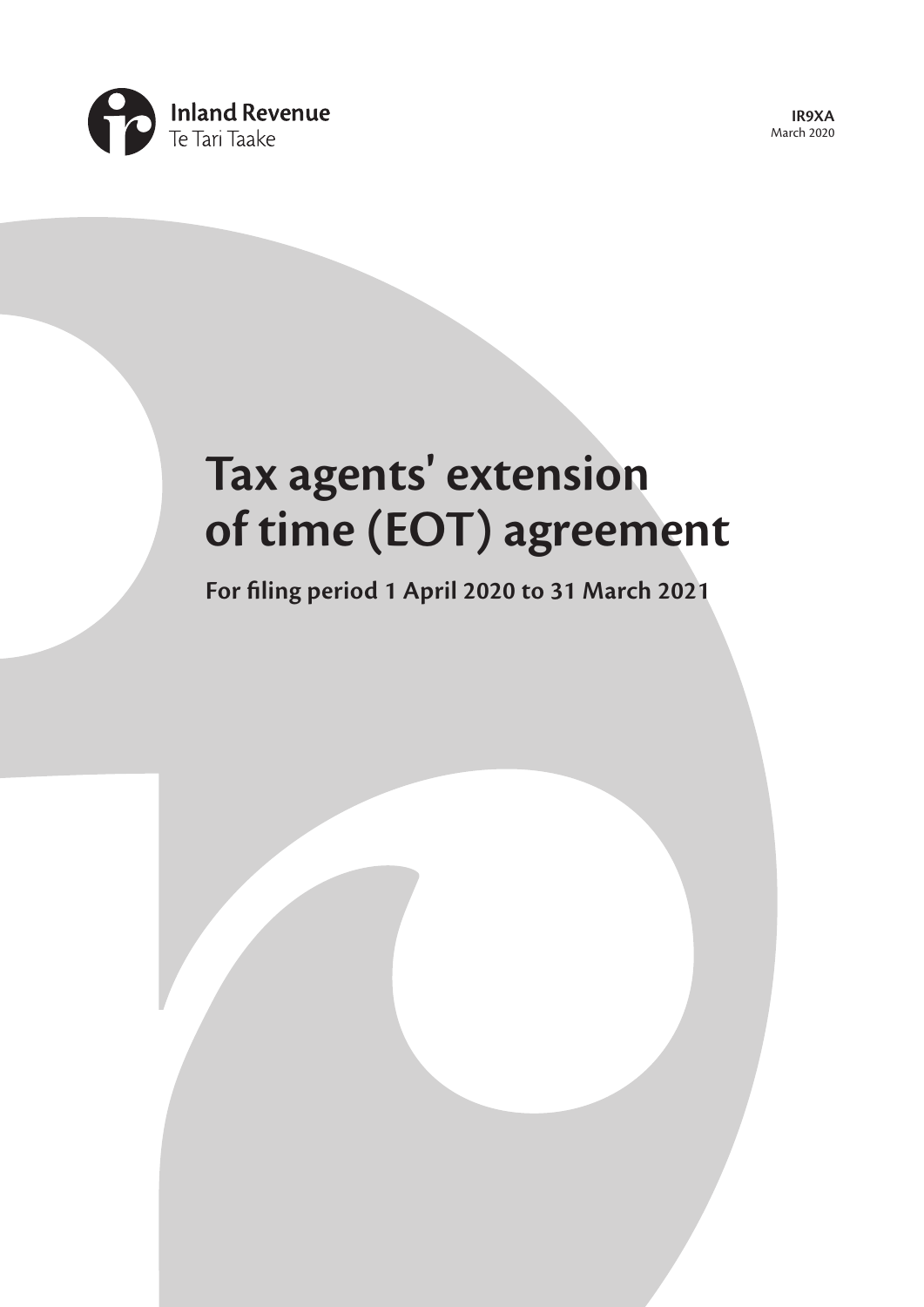# **Contents**

| Purpose of this agreement                                             | 3               |
|-----------------------------------------------------------------------|-----------------|
| Extension of time (EOT) arrangements for filing returns               | 3               |
| Why have an EOT                                                       | 3               |
| Who qualifies for an EOT                                              | 3               |
| EOT Interim guideline dates                                           | 3               |
| Filing performance as at 31 March                                     | 4               |
| Negotiated personal guidelines                                        | 4               |
| Continued low filing performance                                      | 4               |
| Reinstating a tax agent's EOT                                         | 4               |
| Tools to help tax agents manage client filing                         | $5\overline{5}$ |
| <b>EOT</b> dashboard                                                  | 5               |
| Reports                                                               | 5               |
| Late provision of information (L letter)                              | 5               |
| Deferred status for clients with exceptional circumstances (D status) | 5               |
| Request to withdraw a client's EOT                                    | 5               |
| Other EOT information                                                 | 6               |
| Request to reinstate a client's withdrawn or returns overdue EOT      | 6               |
| New clients and EOT                                                   | 6               |
| Returns outstanding after 31 March                                    | 6               |
| List of tax agents                                                    | 6               |
| Copy of the "L letter"                                                | 7               |
| Legislation relating to EOT                                           | 8               |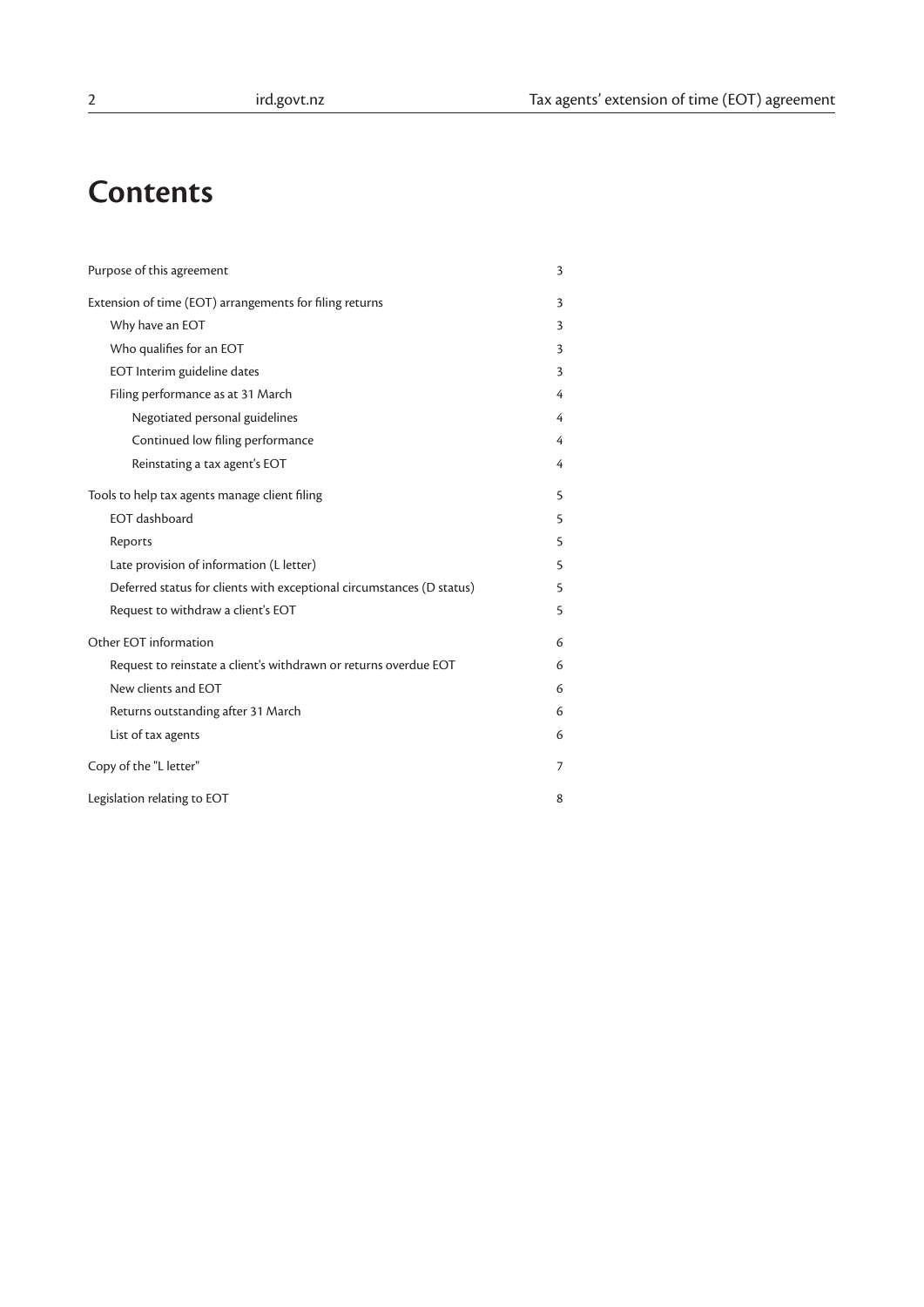## **Purpose of this agreement**

This agreement explains how tax agents can spread out filing their clients' income tax returns and achieve 100% filing by 31 March each year.

Interim dates are provided each year to help tax agents keep track of their filing targets.

This document explains the 2020-2021:

- EOT agreement
- interim guideline dates and expected filing percentages
- performance monitoring using myIR and how to reach 100% filing percentages
- reasons a client's or agent's EOT may have been withdrawn and how to have this reinstated.

The EOT agreement makes provisions for excluding clients from the 31 March target percentage if they're late providing the information necessary to file a return.

The agreement also allows for special arrangements where a client's return is affected by exceptional circumstances.

This agreement is negotiated between Chartered Accountants Australia and New Zealand (CA ANZ) and us (Inland Revenue). The administrative details of applying an automatic EOT to tax agents are regularly reviewed.

We apply the terms and conditions of this agreement to all tax agents, whether they're members of CA ANZ or not.

# **Extension of time (EOT) arrangements for filing returns**

#### **Why have an EOT?**

Legislation requires income tax returns to be filed by 7 July each year. Tax agents often have large numbers of clients so it would be unrealistic to expect them to file all returns by 7 July.

The Commissioner can give clients of tax agents an EOT to file their income tax returns (to 31 March) and make their income tax payment (to 7 April) of the year after the assessment.

By extending these timeframes it allows:

- tax agents to spread return filing over a year rather than having 1 peak period
- us to maintain an even flow of processing tax returns over a 12-month window, and make sure no work is carried over to the next filing year.

Refer to page 8 for legal references relating to EOTs.

#### **Who qualifies for an EOT**

Tax agents who meet most of their filing targets and clients with good filing history will generally qualify for an EOT.

#### **EOT Interim guideline dates**

EOT monitoring and stats now include any client with an active income tax account.

The following interim dates and percentages apply as your tax return filing guidelines:

- 40% of clients' returns filed by the second Friday in September 2020
- 60% of clients' returns filed by the second Friday in November 2020
- 80% of clients' returns filed by the second Friday in February 2021.

Following these guidelines will help you achieve 100% of client returns filed, and automatic calculations for income tax confirmed, by 31 March 2021.

We send you a letter to remind you of your filing requirements and current filing percentage for clients with an EOT before each interim date.

This letter is sent electronically in myIR to all owner and administrator web logons. If you do not use myIR, the letter is sent by post.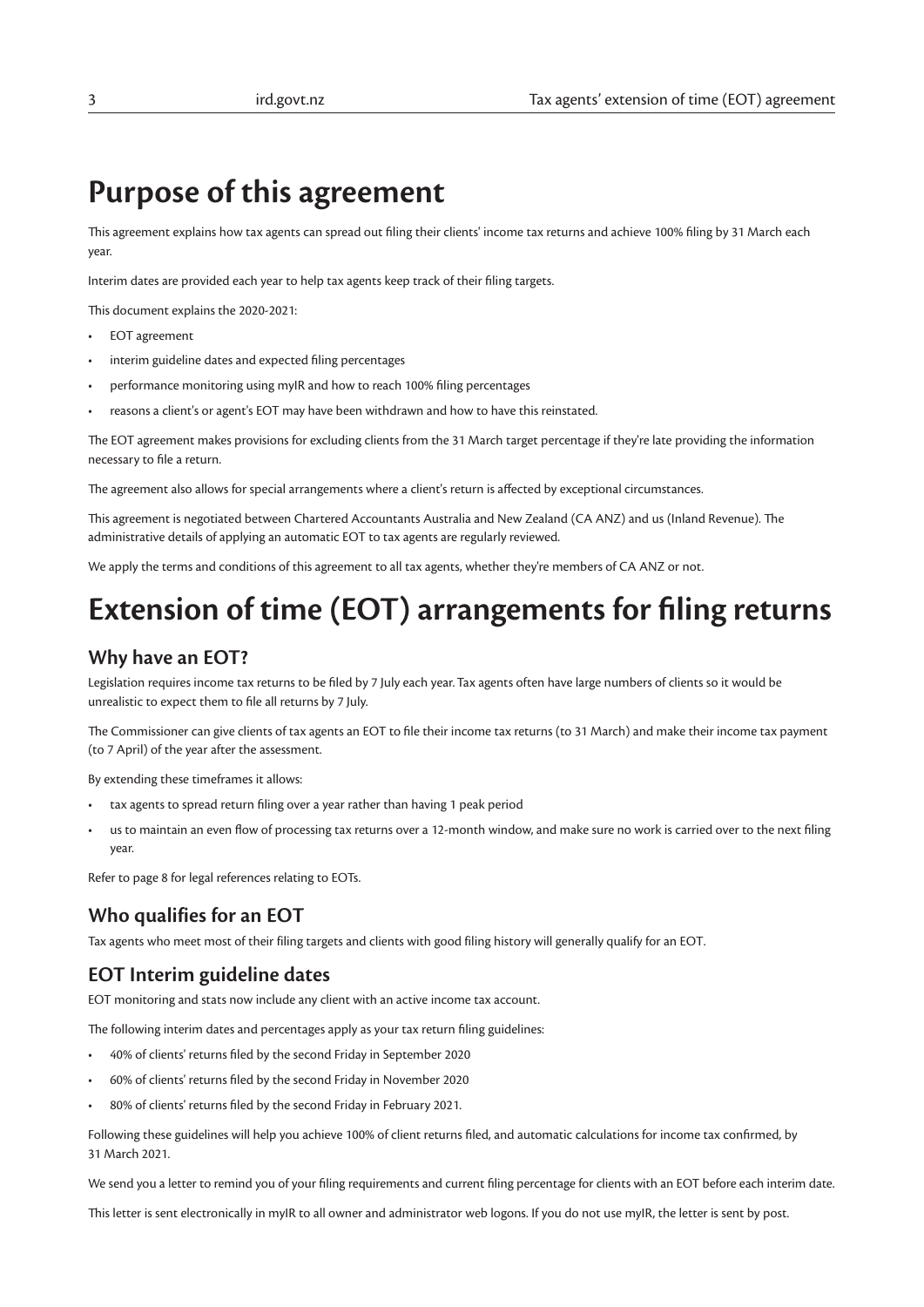#### **Filing performance as at 31 March**

We measure filing performance for those clients who have an EOT. This does not negate from the expectation that in utilising the EOT provisions, you'll aim to file 100% of your clients' returns.

If you file 100% of client returns you'll get a letter of achievement confirming you've achieved the expected filing percentage.

If you file 98% or above you'll get a letter of achievement, with encouragement towards the goal of 100% for the following year.

If you achieve 90% up to 98% you'll also get a letter confirming your filing statistic results.

#### **Negotiated personal guidelines**

We'll send you a letter of caution if you file less than 90% of required returns.

Your account manager will also supervise your filing performance for the following year. This may include negotiating interim guidelines that better suit your business, but will still include the requirement to file 100% of required returns by 31 March.

#### **Continued low filing performance**

If you file less than 90% of required returns 2 years in a row, we'll issue a written notice to advise we're considering withdrawing your EOT.

Your account manager will then meet with you to discuss the circumstances that led to the failure. Following this meeting, we may continue, cancel or renegotiate the EOT arrangement.

If you're not satisfied with our decision, or think you've been treated unfairly, you may ask us to reconsider the decision.

#### **Reinstating a tax agent's EOT**

If your EOT is withdrawn, it will not be reinstated before the end of the following filing year.

Any reinstatement of your EOT is at the discretion of your account manager and will be based on your past and current filing performance.

If you're not satisfied with our decision, or think you've been treated unfairly, you may ask us to reconsider the decision.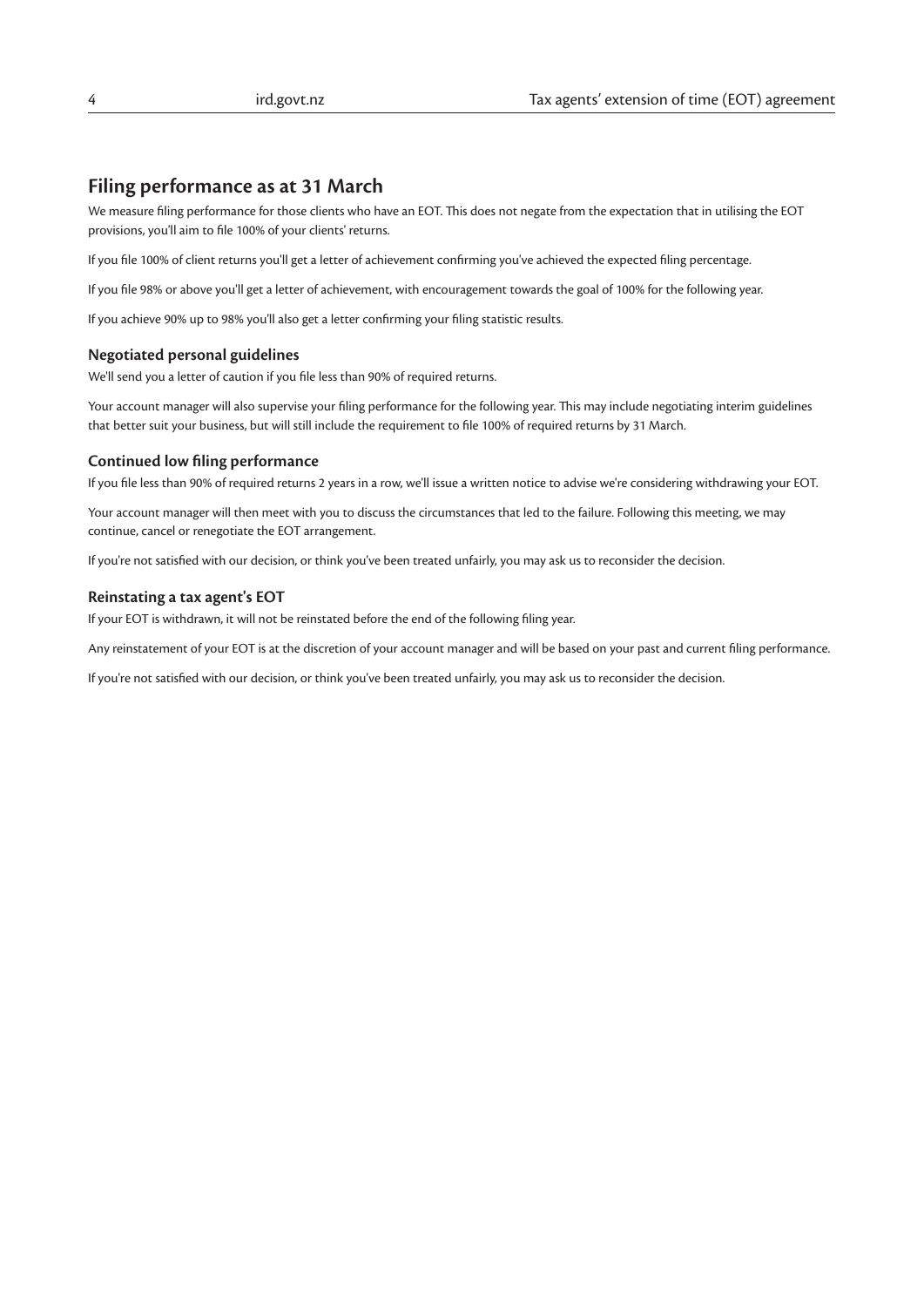# **Tools to help tax agents manage client filing**

#### **EOT dashboard**

In myIR you can view:

- your agency's filing performance
- the performance breakdown for client lists
- which clients have had an **L letter** issued or have **Deferred status**.

#### **Reports**

You can generate a variety of reports in myIR to help manage your return filing. These reports can be exported to excel.

All reports indicate the:

- period covered
- date produced
- agency's IRD number and name.

A **client list report** is available in myIR to owners and administrators, and provides a high-level overview of client information (including clients who have an EOT). This report replaces many of the previous paper-based reports that were issued to tax agents on a regular basis. You can generate the client list report whenever required by the agency.

More information can be found on the **Top solutions for tax intermediaries** section on our website, under the **Resource Library**. Go to **ird.govt.nz** and search for **Top solutions**.

The agency activity report will show changes made to your clients' records (including changes to their EOT status).

#### **Late provision of information (L letter)**

If a client has not provided you with the information needed to complete their tax return, you can ask us to issue an L letter to remind the client to provide you the information.

You can issue a reminder letter in myIR from the **Tax preparer** tab.

L letters are available between 1 August and 14 February the following year.

An example of the L letter is on page 7.

#### **Deferred status for clients with exceptional circumstances (D status)**

We cannot grant an EOT beyond 31 March due to legislative constraints. However, in some circumstances clients cannot file their returns by 31 March through no fault of their own.

If this is the case, you can apply to change the client's EOT status to deferred (D status). You can only apply for D status if the client has either:

- an existing EOT
- received an L letter.

D status can be applied for in myIR from the **Tax preparer** tab.

If D status is granted, we'll delay asking for the client's outstanding return until after the new agreed date. You'll need to contact your account manager if circumstances continue to prevent the return being filed.

After 31 March, these clients will automatically be restored to your client list for filing their following years' returns.

D status applications are available between 1 August and 20 March the following year.

#### **Request to withdraw a client's EOT**

If you have a client who is not responding to requests for records, information or to sign off their accounts, you may want to remove their EOT.

You need to contact us to request a client's EOT be withdrawn.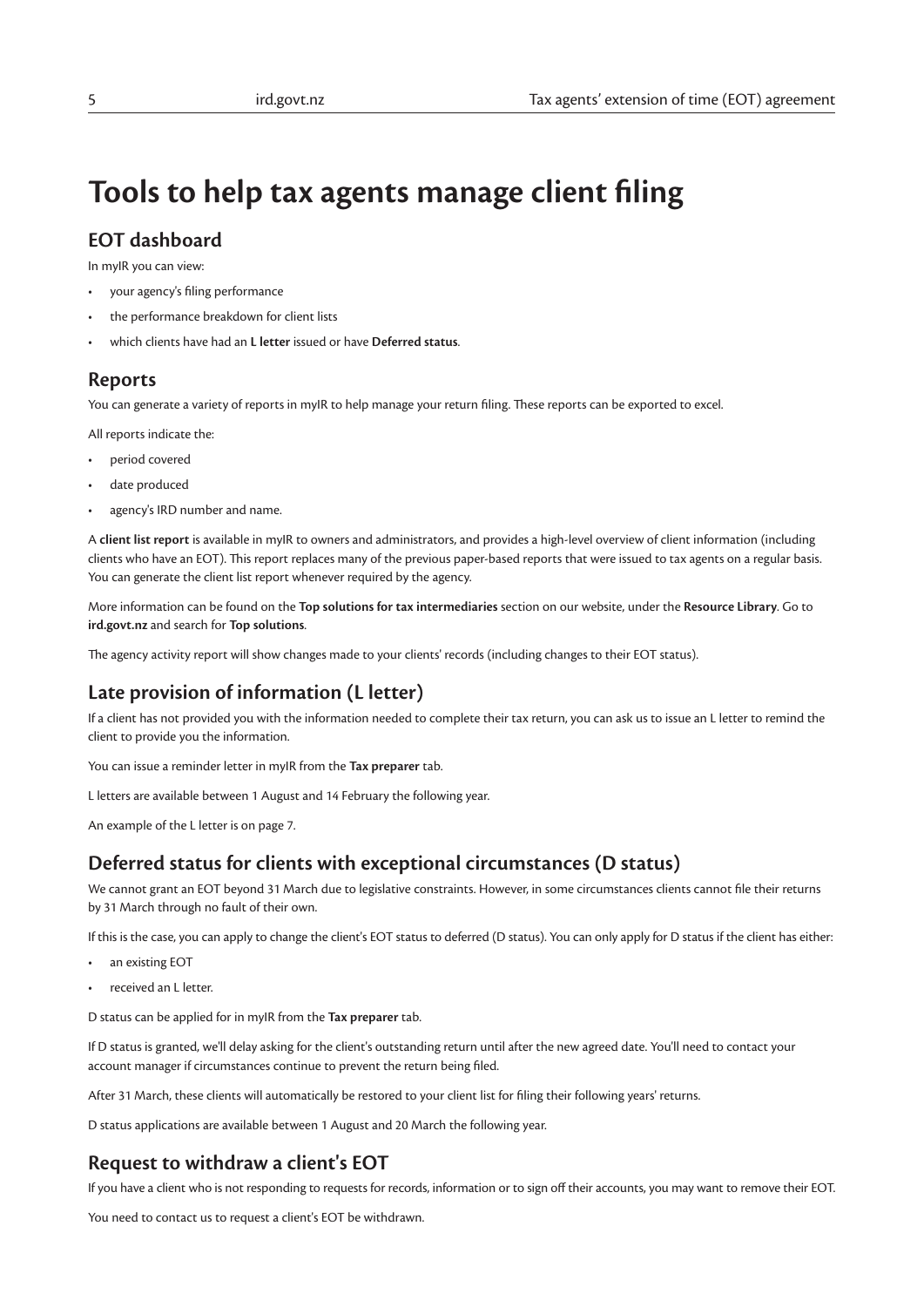# **Other EOT information**

#### **Request to reinstate a client's withdrawn or returns overdue EOT**

A withdrawn or returns overdue EOT may be reinstated for a client for the following filing year if either:

- all overdue returns are filed, and the current year return is filed before a late filing penalty is applied
- due to circumstances, it's unrealistic to expect the client to file their current year return before a late filing penalty is applied.

Approval for reinstatement of the client's EOT may be negotiated, as long as both:

- the reasons for not filing earlier year returns by 31 March have been reviewed, and where possible remedied
- you give us a written undertaking that your client's current year return will be filed by 31 March.

Where a written guarantee cannot be provided, an individual EOT may be negotiated.

If you want to apply for an EOT reinstatement, you need to contact us before any late filing penalty is charged.

#### **New clients and EOT**

When you link a new client who has 2 or more outstanding returns at the time of linking (returns overdue EOT), an EOT is not automatic.

If you take on a client and find they have returns outstanding for 2 or more years, there are 2 options.

- 1. If the returns identified are not required to be filed, update the customer's income profile in myIR and contact us to have their return filing status updated.
- 2. You, or the client, can apply for an individual EOT arrangement, as long as the extended EOT timeframe has not expired.

#### **Returns outstanding after 31 March**

Any returns outstanding after 31 March will be subject to enforcement action. We'll maintain open communication with you to prevent any misunderstandings over actions that may be taken for overdue returns.

A warning letter will be sent approximately 10 working days after the due date to advise the return has not been filed.

If the return is filed within 30 days from the date of the warning letter, no late filing penalty will be applied and the EOT will not be withdrawn.

If you have not filed 100% of your returns by 31 March and have not contacted us, we may contact your client directly to discuss their outstanding return.

#### **List of tax agents**

We keep a list of all organisations and people that have tax agent status. Inland Revenue account managers are responsible for maintaining this list.

After a thorough review, we may remove a tax agent from the list of recognised tax agents if the Commissioner is satisfied that continuing to list the tax agent, or tax agency would adversely affect the integrity of the tax system and/or the tax agent is no longer eligible to be a tax agent.

Some examples where we'll consider removing a tax agent include:

- poor compliance history including personal debt and outstanding returns
- poor filing performance
- found guilty of a dishonesty crime under the Crimes Act
- found guilty of an offence or breach by their professional body
- convicted of an offence under the Tax Administration Act.

You can find more detailed information in the **Tax Information Bulletin** - Vol 20, No 3, April 2008 (page 65).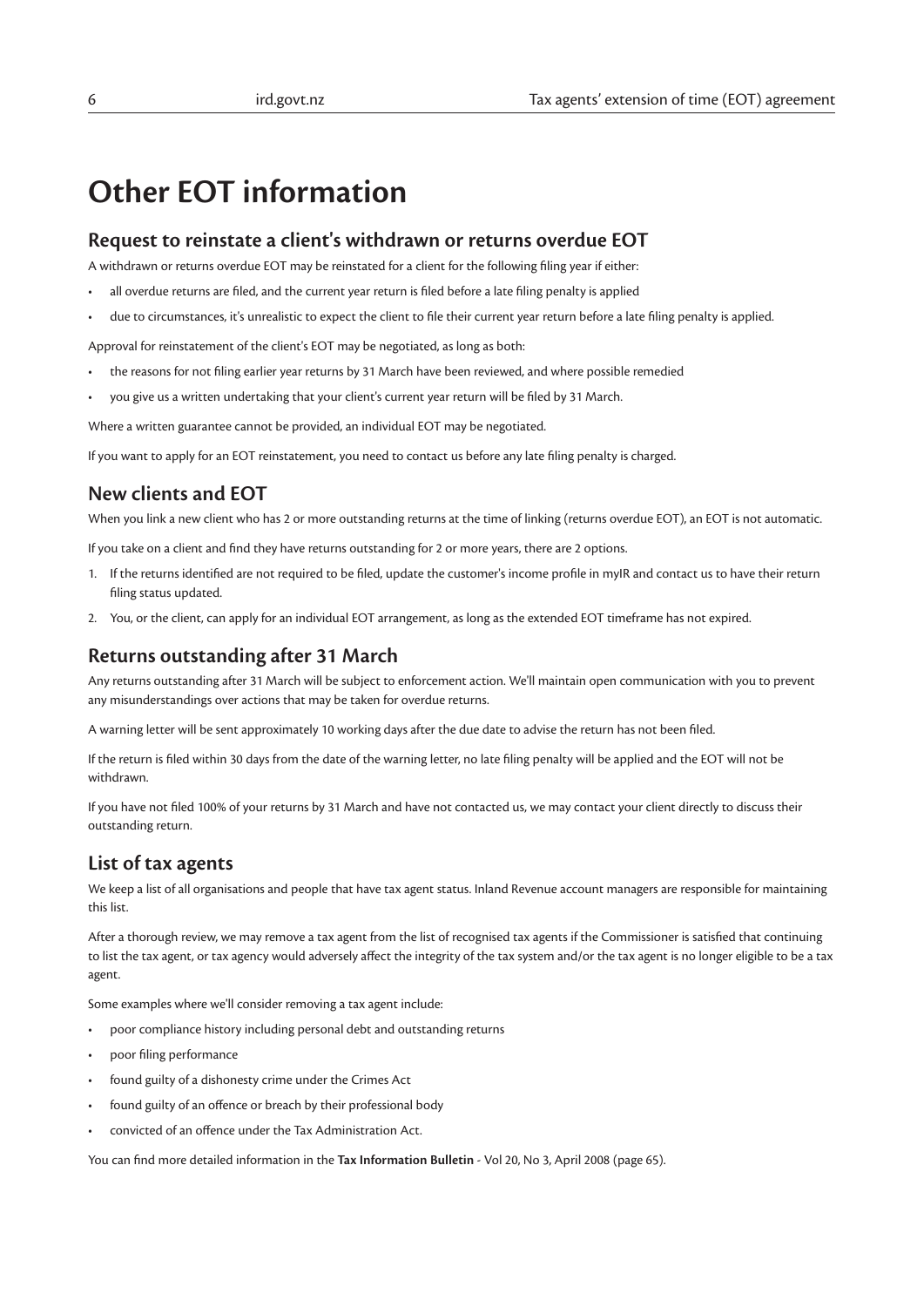### **Copy of the "L letter"**

| IRD number<br>Reference<br>Issued<br>Dear<br>Income tax return for the year ending 31 March ____<br>Your tax agent requires information to file this return<br>Your income tax return for the year ending 31 March _____ is due 31 March _____.<br>What you need to do<br>You need to provide the information required to file this return to _____ as soon as<br>possible.<br>If your return isn't filed on time<br>If your tax agent doesn't get the information they need to file your return on time, it<br>could result in:<br>a late filing penalty charged to your account<br>a default assessment (estimate of your tax liability) being added to your account<br>$\bullet$<br>withdrawal of your extension of time for filing future income tax returns<br>٠<br>prosecution for failing to file.<br>Your responsibilities<br>Even though you have a tax agent, it's your responsibility to make sure your return<br>is filed by 31 March ______. Contact your tax agent to discuss when you'll provide your<br>information to them.<br>If you've recently given your agent all the information they need, you don't need to do<br>anything further.<br>Talk to your tax agent about future returns<br>Find out when you need to provide the required information to file your income tax | Te Tari Taake    |  |
|---------------------------------------------------------------------------------------------------------------------------------------------------------------------------------------------------------------------------------------------------------------------------------------------------------------------------------------------------------------------------------------------------------------------------------------------------------------------------------------------------------------------------------------------------------------------------------------------------------------------------------------------------------------------------------------------------------------------------------------------------------------------------------------------------------------------------------------------------------------------------------------------------------------------------------------------------------------------------------------------------------------------------------------------------------------------------------------------------------------------------------------------------------------------------------------------------------------------------------------------------------------------------------------------------|------------------|--|
|                                                                                                                                                                                                                                                                                                                                                                                                                                                                                                                                                                                                                                                                                                                                                                                                                                                                                                                                                                                                                                                                                                                                                                                                                                                                                                   |                  |  |
|                                                                                                                                                                                                                                                                                                                                                                                                                                                                                                                                                                                                                                                                                                                                                                                                                                                                                                                                                                                                                                                                                                                                                                                                                                                                                                   |                  |  |
|                                                                                                                                                                                                                                                                                                                                                                                                                                                                                                                                                                                                                                                                                                                                                                                                                                                                                                                                                                                                                                                                                                                                                                                                                                                                                                   |                  |  |
|                                                                                                                                                                                                                                                                                                                                                                                                                                                                                                                                                                                                                                                                                                                                                                                                                                                                                                                                                                                                                                                                                                                                                                                                                                                                                                   |                  |  |
|                                                                                                                                                                                                                                                                                                                                                                                                                                                                                                                                                                                                                                                                                                                                                                                                                                                                                                                                                                                                                                                                                                                                                                                                                                                                                                   |                  |  |
|                                                                                                                                                                                                                                                                                                                                                                                                                                                                                                                                                                                                                                                                                                                                                                                                                                                                                                                                                                                                                                                                                                                                                                                                                                                                                                   |                  |  |
|                                                                                                                                                                                                                                                                                                                                                                                                                                                                                                                                                                                                                                                                                                                                                                                                                                                                                                                                                                                                                                                                                                                                                                                                                                                                                                   |                  |  |
|                                                                                                                                                                                                                                                                                                                                                                                                                                                                                                                                                                                                                                                                                                                                                                                                                                                                                                                                                                                                                                                                                                                                                                                                                                                                                                   |                  |  |
|                                                                                                                                                                                                                                                                                                                                                                                                                                                                                                                                                                                                                                                                                                                                                                                                                                                                                                                                                                                                                                                                                                                                                                                                                                                                                                   |                  |  |
|                                                                                                                                                                                                                                                                                                                                                                                                                                                                                                                                                                                                                                                                                                                                                                                                                                                                                                                                                                                                                                                                                                                                                                                                                                                                                                   |                  |  |
|                                                                                                                                                                                                                                                                                                                                                                                                                                                                                                                                                                                                                                                                                                                                                                                                                                                                                                                                                                                                                                                                                                                                                                                                                                                                                                   |                  |  |
|                                                                                                                                                                                                                                                                                                                                                                                                                                                                                                                                                                                                                                                                                                                                                                                                                                                                                                                                                                                                                                                                                                                                                                                                                                                                                                   |                  |  |
|                                                                                                                                                                                                                                                                                                                                                                                                                                                                                                                                                                                                                                                                                                                                                                                                                                                                                                                                                                                                                                                                                                                                                                                                                                                                                                   |                  |  |
|                                                                                                                                                                                                                                                                                                                                                                                                                                                                                                                                                                                                                                                                                                                                                                                                                                                                                                                                                                                                                                                                                                                                                                                                                                                                                                   |                  |  |
|                                                                                                                                                                                                                                                                                                                                                                                                                                                                                                                                                                                                                                                                                                                                                                                                                                                                                                                                                                                                                                                                                                                                                                                                                                                                                                   |                  |  |
|                                                                                                                                                                                                                                                                                                                                                                                                                                                                                                                                                                                                                                                                                                                                                                                                                                                                                                                                                                                                                                                                                                                                                                                                                                                                                                   |                  |  |
|                                                                                                                                                                                                                                                                                                                                                                                                                                                                                                                                                                                                                                                                                                                                                                                                                                                                                                                                                                                                                                                                                                                                                                                                                                                                                                   |                  |  |
|                                                                                                                                                                                                                                                                                                                                                                                                                                                                                                                                                                                                                                                                                                                                                                                                                                                                                                                                                                                                                                                                                                                                                                                                                                                                                                   | returns on time. |  |